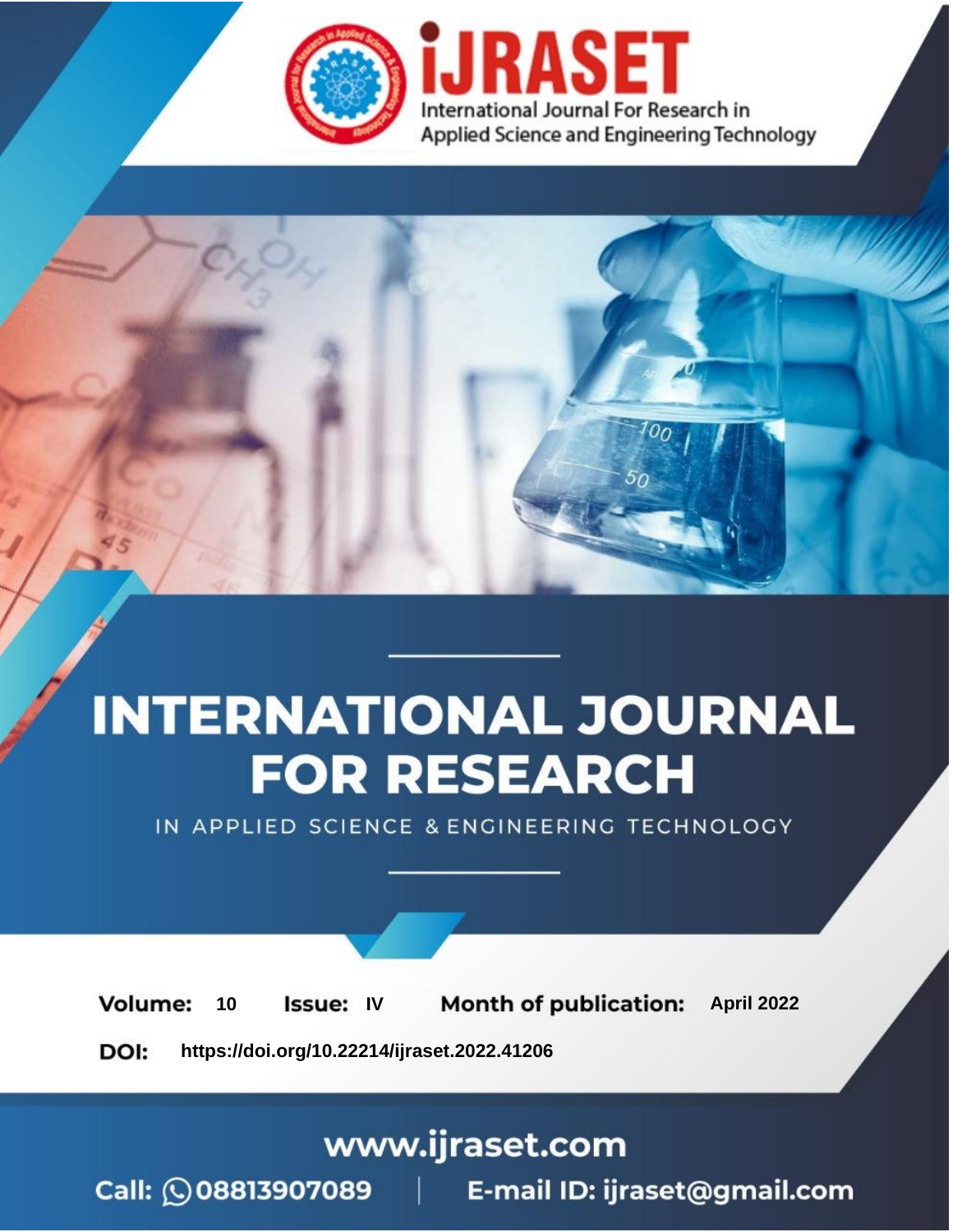### **Fabrication of Vertical Axis Wind Turbine and Application**

Gaurav G. Sonune<sup>1</sup>, Chandani S. Bisen<sup>2</sup>, Chhagendranath K. Nagmote<sup>3</sup>, Akshay K. Dhongade<sup>4</sup>, Akshay B. Kathwate<sup>5</sup> *<sup>1</sup>Dr. S.M. Mowade, HOD of Mechanical Department, SRPCE Nagpur <sup>2</sup>Prof.Anandkumar Dongare, Mechanical Department, SRPCE Nagpur*

*Abstract: Wind energy is one of the renewable energy sources and the trend is positive and increasing year by year. This technology is applied widely in several regions in the world and already has maturity in technology, good infrastructure, and relative cost competitiveness. The application of structural health monitoring (SHM) is crucial especially to evaluate the performance of wind turbines in real-time assessment. One of the main advantages of this type of wind turbine is the fact that is the only one that was accepted by the environmental agencies because the special shape of the rotor doesn't kill birds that fly in the area where these turbines are mounted.* 

*Keywords: Wind turbine, Green Energy, Energy Management, respect for the Environment, Vertical Axis Wind Turbine.* 

#### **I. INTRODUCTION**

Environmental pollution, greenhouses effect, intensification due to the wide range of organic fuel, as well care of energy supply to the future generations caused the expeditor development of technologies oriented to the entelechy of renewable energy sources. Environmental concerns are growing, interest in environmental issues is incrementing and the conception of engendering electricity with less pollution is becoming more and more captivating. Unlike conventional generation systems, "fuel" of solar photovoltaic energy and wind energy is available at no cost. According to rough estimates, a paramount number of isolated consumers are spread all over Europe, including mainly country houses, inaccessible farms, shelters, telecommunications stations, minuscule islands, lighthouses, etc. VAWTs are types of wind turbines that were firstly designed by Croatian inventor, Veranzio Fausto in 1595. Components are located at the base of the turbine. Gearbox to be located on the ground that's why service and repairing are easily done by the workers. VAWTs don't need to be pointed towards the wind.

- *A. Types of VAWT*
- *1)* Darrius Wind Turbine
- *2)* Savonious Wind Turbine
- *a)* Semi Circular Blade
- *b)* Semi Elliptical Blade

#### **II. LITERATURE REVIEW**

Niranjana. S.J investigated the puissance generation by vertical axis wind turbine. In this paper, the potency is engendered by finetuning the windmill on the road high ways. when the conveyance is passed through the road at high speed the turbine of the windmill rotates and engenders the power sources. This analysis betokens that the vertical axis wind turbine can be able to procure the air from all directions and engenders the puissance of 1 kilowatt for a kineticism of 25 m/s. The efficiency of the vertical axis wind turbine can be increased by modifying the size and shape of the blade.

Abmjit N Roy et al. analyzed the design and fabrication of a vertical axis economical windmill. This paper denotes that a vertical axis windmill is one of the most consequential types of the windmill. In this main rotor shaft is connected to the wind turbine vertically with the engenderer and gearbox which can be placed near the ground. Performance characteristics such as power output versus wind speed or angular velocity must be optimized in order to compete with other energy sources which make the process economically and eco-cordial. The experimental result shows that the wind turbine is placed on the top of the building in an ideal position to engender electricity. The power generation becomes facile and it is utilized for sundry applications such as street lights, domestic purport, Altab Hossain et al. investigated the design and development of A 1/3 scale vertical axis wind turbine for electrical power generation. In this paper, the electricity is engendered from the windmill by wind power and belt power transmission system. The blade and drag contrivances are designed in the ratio of 1:3 to the wind turbine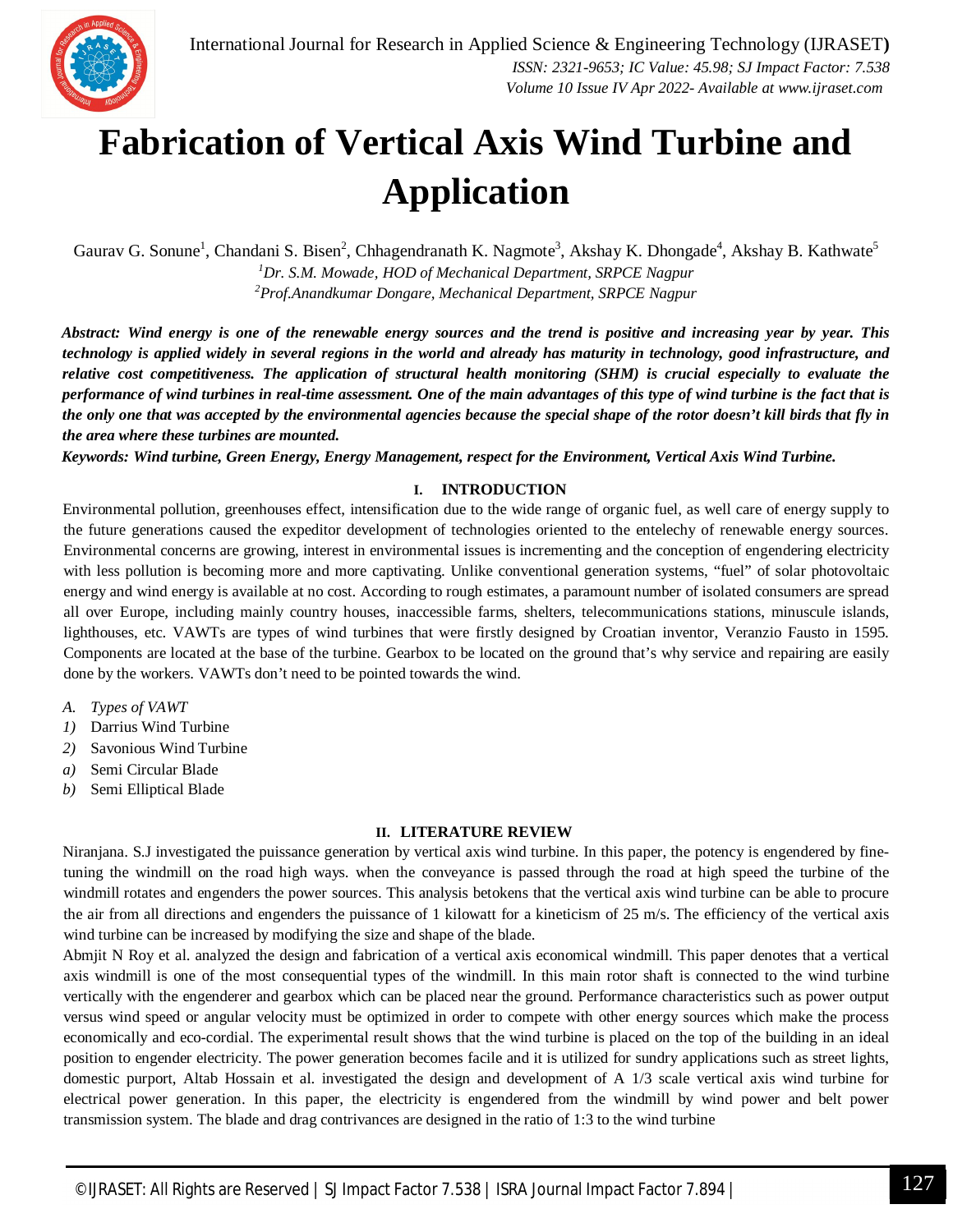International Journal for Research in Applied Science & Engineering Technology (IJRASET**)**



 *ISSN: 2321-9653; IC Value: 45.98; SJ Impact Factor: 7.538 Volume 10 Issue IV Apr 2022- Available at www.ijraset.com*

#### **III. COMPONENTS**

- *1)* Base
- *2)* Bearing
- *3)* Storage Battery
- *4)* Dry Nickel Cadmium Cell
- *5)* Dynamometer
- *6)* DC Motor
- *7)* Spur Gear

|  | A. Comparison Between VAWT and HAWT |  |
|--|-------------------------------------|--|
|--|-------------------------------------|--|

| Table 1        |                 |
|----------------|-----------------|
| <b>VAWT</b>    | <b>HAWT</b>     |
| Small          | Large           |
| N <sub>o</sub> | Yes             |
| N <sub>0</sub> | Yes             |
| Simple         | Complex         |
| On Ground      | Not on Ground   |
| Small          | Large           |
| Small          | Large           |
| Less           | Relatively High |
| Independent    | Dependent       |
| Less           | High            |
| More than 70%  | 50-60%          |
|                |                 |

#### **IV. WORKING PRINCIPLE**

The working principle of this project is so simple. There are four blades are used in VAWT. In which the main rotor shaft is connected to the gear rotates on a vertical axis. these blades are wrapped around the shaft and the engenderer is mounted at the base of the tower. the output power engendered by the wind engenderer is quantified by utilizing a multimeter.

there are actually two different designs out there. One's called a Savonius rotor, which essentially, if you take a 55-gallon drum and cut it in half, then offset the two halves and put them on a shaft that rotates, you've built a Savonius rotor. It's similar to an anemometer. A lot of what we see today are Savonius rotors. They're very crude, very low-tech, and very inefficient. We're talking about something that operates in the, say, 5 to 10 percent efficiency range. People have been able to tweak the efficiency rate ideally, they might be as high as 15 percent. Then there's the Darrieus model — the type that resembles an egg beater. Essentially, you have two vertically oriented blades revolving around a vertical shaft. But the Darrieus models use an airfoil design. A wind turbine airfoil works in the same way as an airplane wing. An airfoil has a flat side and a curved side.

The result of air passing over the two sides is a force known as "lift." When an airplane speeds down a runway, air passing on both sides of the airfoil wings, the lift force literally lifts the airplane into the air. This will continue as long as there is forward motion over the airfoil to generate the required lift. A wind turbine uses this same principle, but instead of flying up and away, the airfoils are secured to a hub, which in turn is attached to a generator shaft. The air passing over the airfoils (wind turbine blades) is converted into rotational momentum which spins the generator. On the Darrieus rotor, since the airfoils are the same as horizontal axis wind turbines, they will operate at the same efficiency. However, the difference occurs because a horizontal axis turbine's swept area always faces the wind. But with a vertical axis wind turbine, the swept area is a cylinder perpendicular to airflow. As such, part of the "swept area" is working, while part is simply being blown around, not at an optimal angle to generate lift. This results in a vertical axis wind turbine rotor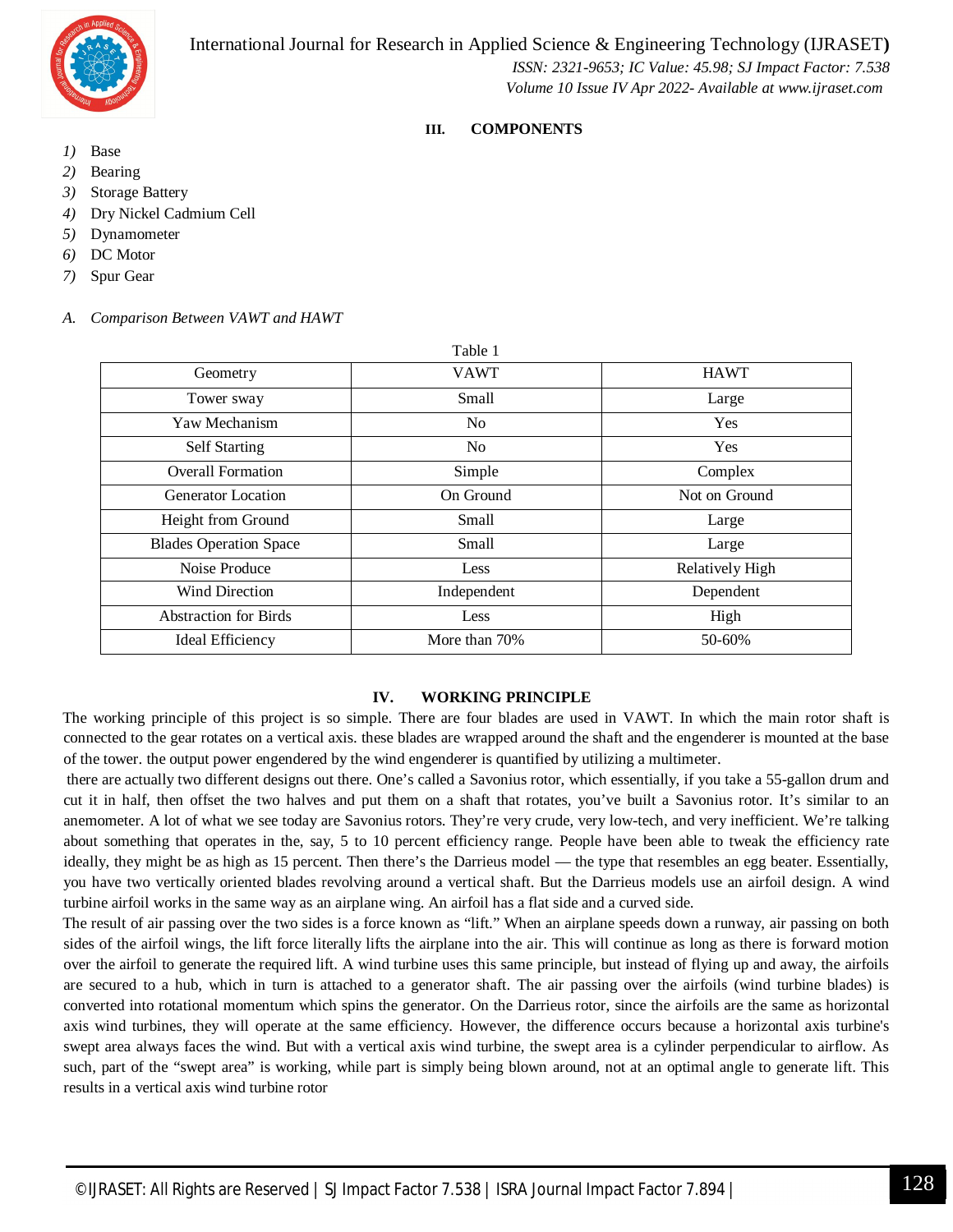



Fig.1 VAWT

- *A. Advantages of VAWT*
- *1)* VAWT is simple to design and fabricate
- *2)* It is drag driven turbine
- *3)* It is a wind direction independent turbine so it is not necessary to mount the turbine in the front of wind direction.
- *4)* It is small as compared to HAWT.
- *B. Disadvantages of VAWT*
- *1)* VAWT as low efficiency.
- *2)* Due to its vertical shaft mounting of alternator and gearbox may become a problem
- *3)* HAWT generates high power and has high capacity.

#### **V. CONCLUSION**

As testing is conducted for the turbine with a wind speed of 5.7 m/s satisfactory results are not getting. The minimum wind speed for the turbine to rotate is between 3 to 4 m/s. VAWT is very useful in regions having continuous wind supply or at the seashore. VAWT can also be used for pumping water.

#### **REFERENCES**

- [1] Shubham Nandurkar, Tirthraj Lonare, Vaishnavi Fulzele, Pranay Bagde, "Design and Fabrication of Vertical Axis Wind Turbine with Magnetic Repulsion", IJERT, Vol No. 05, May 2017.
- [2] Rohan Khutade, Kuldeep More, Yashdeep Pandey, Yash Pate, T.S Sagar, "Analysis, Fabrication, and Testing of Vertical Axis Wind Turbine", IJTRA, Vol No.4, May 2016.
- [3] Selvam. M, Ramesh R, Palanisamy. R, Mohan. A Muthu Manokar," DESIGN AND ANALYSIS OF VERTICAL AXIS WIND TURBINE", IJDR, Vol. No. 4, February 2014.
- [4] Prof. Sunil Shukla, Dr. P. K. Sharma, Suryabhan A. Patil, "A Review Paper On Vertical Axis Wind Turbine for Design and Performance Study to Generate Electricity on Highway", IJAERD, Vol. No. 3, December 2016
- [5] Samir J. Deshmukh, Sagar M. Charthal, "Design and Development of Vertical Axis Wind Turbine", ICSESD, May 2017.